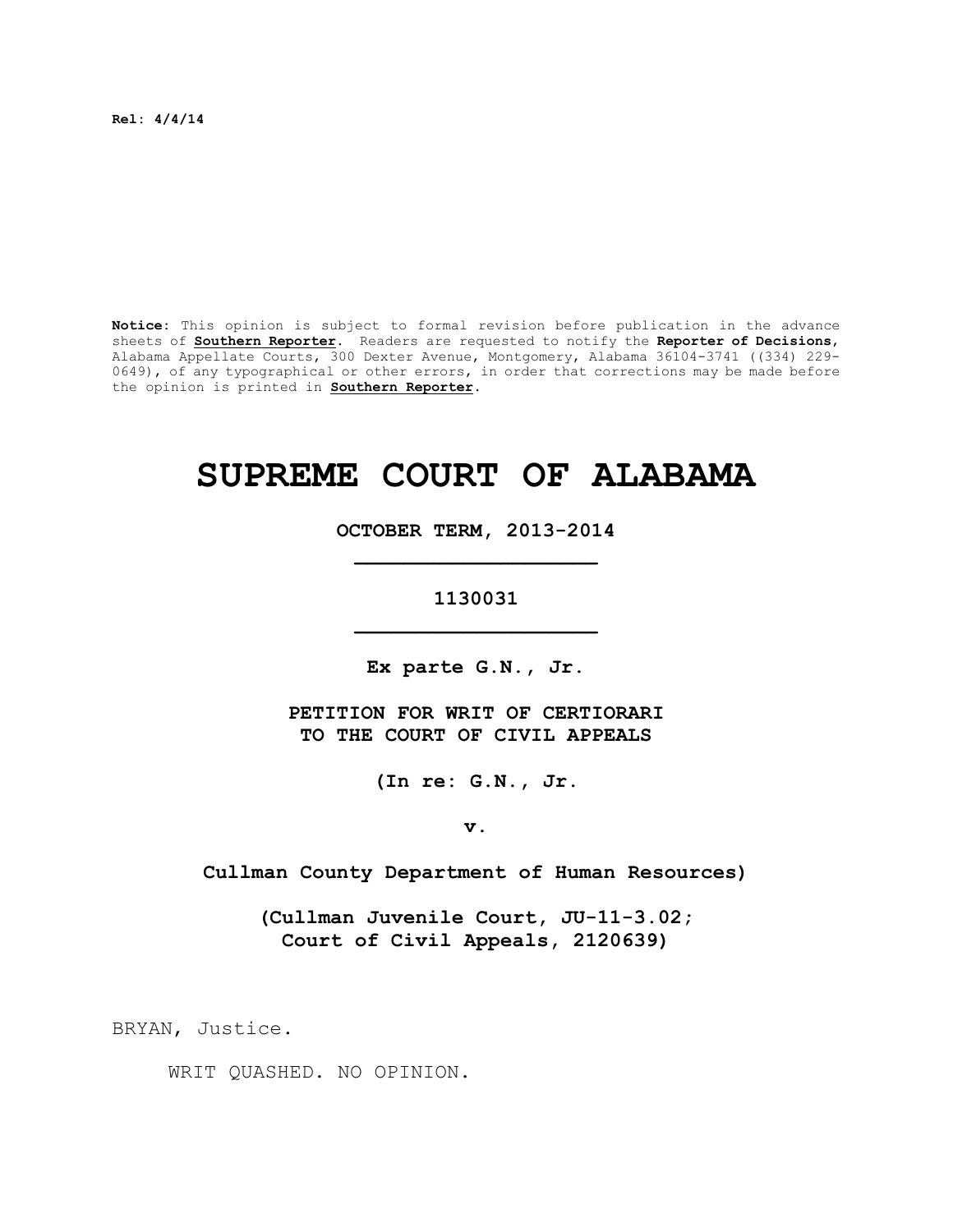Stuart, Bolin, Parker, Shaw, Main, and Wise, JJ., concur. Moore, C.J., dissents.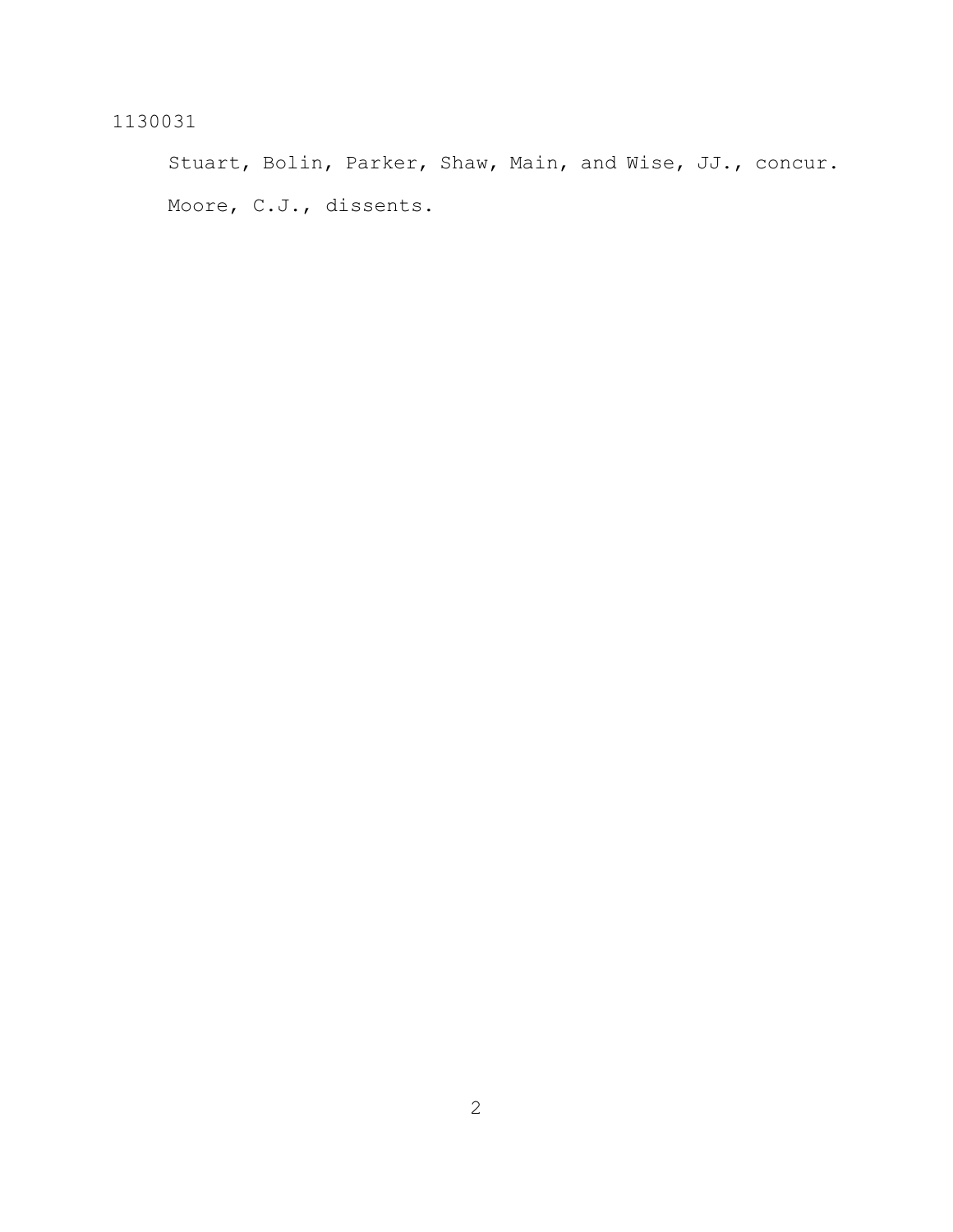MOORE, Chief Justice (dissenting).

G.N., Jr. ("the father"), appealed the juvenile court's termination of his parental rights to his son, G.N.N. ("the child"). The Court of Civil Appeals affirmed, without an opinion. G.N., Jr. v. Cullman Cnty. Dep't of Human Res. (No. 2120639, Sept. 27, 2013), \_\_\_ So. 3d \_\_\_ (Ala. Civ. App. 2013) (table). This Court granted certiorari review; it now quashes the writ. I respectfully dissent.

Although allegations of domestic violence have been made concerning the father and his wife, C.N. ("the mother"), no evidence indicates that the child was ever "in imminent danger from the surroundings ... and that the removal of the child is necessary for the protection of the health and safety of the child." § 12-15-306(a)(1), Ala. Code 1975. I believe the juvenile court lacked legal grounds to remove the child from his parents because there was no evidence of "[h]arm or the risk of harm to the emotional, physical health, or welfare of a child." § 12-15-301(2), Ala. Code 1975. In addition, because allegations of domestic violence against a spouse do not provide legal grounds for the termination of parental rights, I believe the father's parental rights were terminated without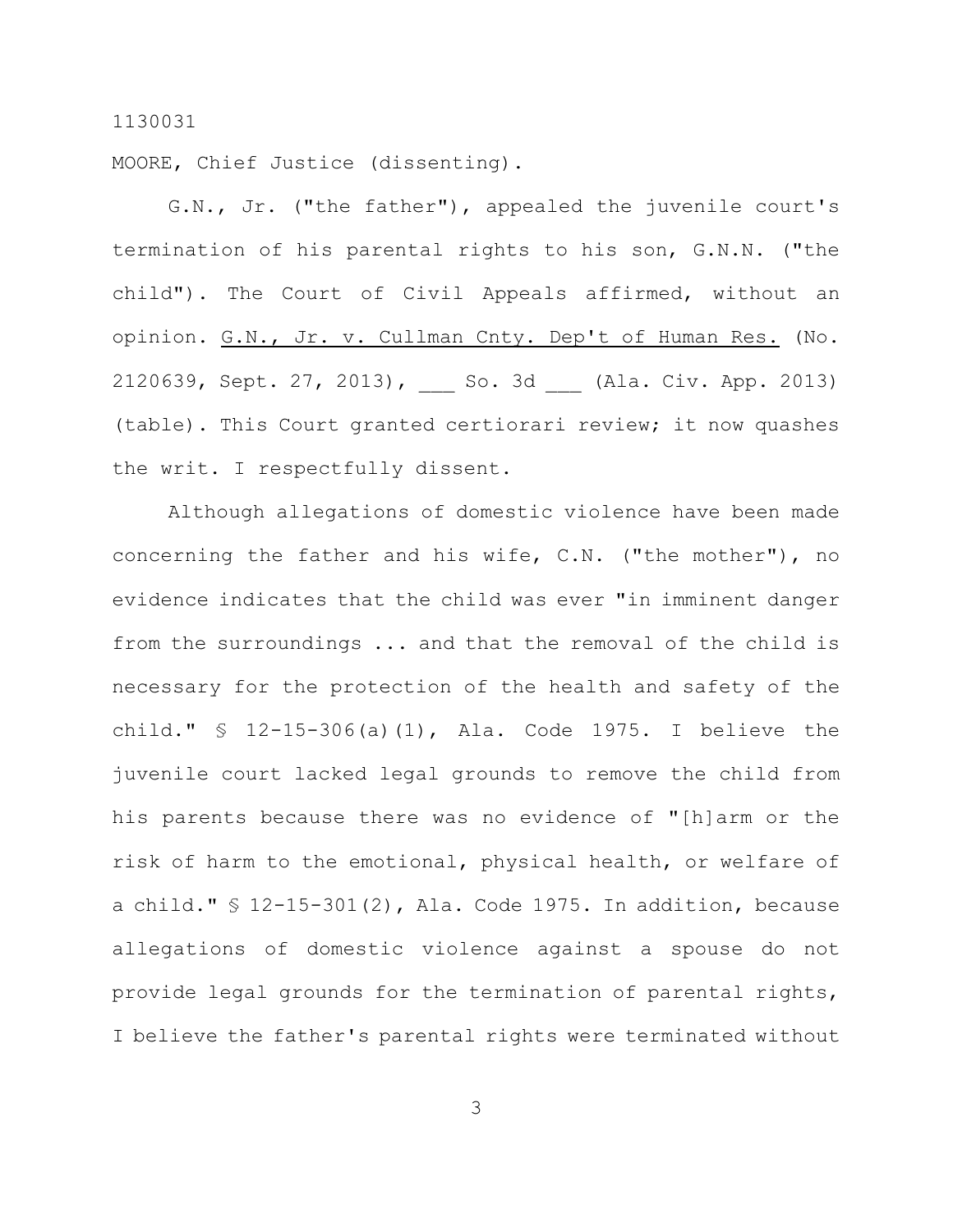clear and convincing evidence, as required by  $$ 12-15-319(a)$ , Ala. Code 1975.

#### I. Facts and Procedural History

At the time of the proceedings below, the father and the mother had been together for about 13 years. The mother has two children from a prior relationship, K.H., a daughter, and C.H., a son. In 2006, the Department of Human Resources ("DHR") became involved with the family on account of the parents' domestic violence and illegal drug use. The parents refused to take drug screens or to cooperate with DHR's safety plans for the children. The mother told DHR to put the children into foster care. DHR instead located a relative who took custody of the children.

The child was born in 2009. The parents planned to give the child up for adoption, but they decided to keep the child after he was born. After the child's birth, hospital staff expressed concerns to DHR about the parents' ability to parent the child and the domestic violence in the home. A DHR caseworker investigated the reports but took no action. DHR had no further contact with the family in 2009.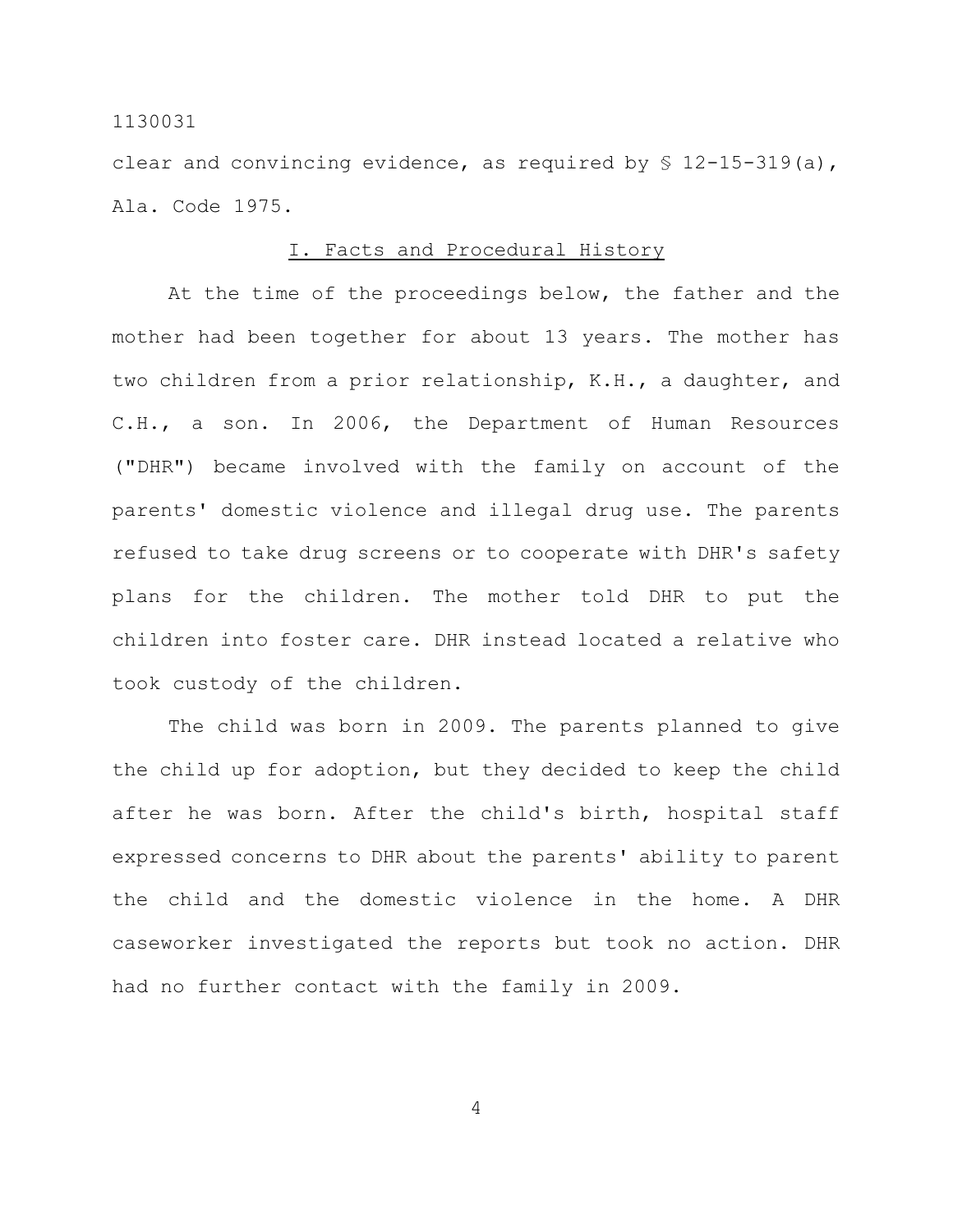In 2010, presumably at the age of 13, K.H. returned to the house where the mother and the father were living. K.H. testified that things were good in the beginning but that they got progressively worse because the parents would often fight. In August 2010, DHR received a report that the parents were using drugs, that there was no food in the house, that K.H. was sleeping on the floor, and that the father had thrown water on K.H. to wake her up. D.M., the father's mother, had moved into the family home after being diagnosed with cancer. D.M. reported that some of her prescription pain medication was missing. A DHR caseworker investigated and found no evidence of recent physical abuse or inadequate food but did not determine what happened to D.M.'s medication. DHR had no further involvement with the family in 2010.

On January 1, 2011, the mother attempted to leave the father. The mother got into her vehicle, and, while she was holding the child, the father attempted to remove the mother from the vehicle by pulling her legs. The mother was able to hand the child to K.H., and no one was injured. Later the same month, the child became very ill and started vomiting. The mother thought that the father had poisoned the child and took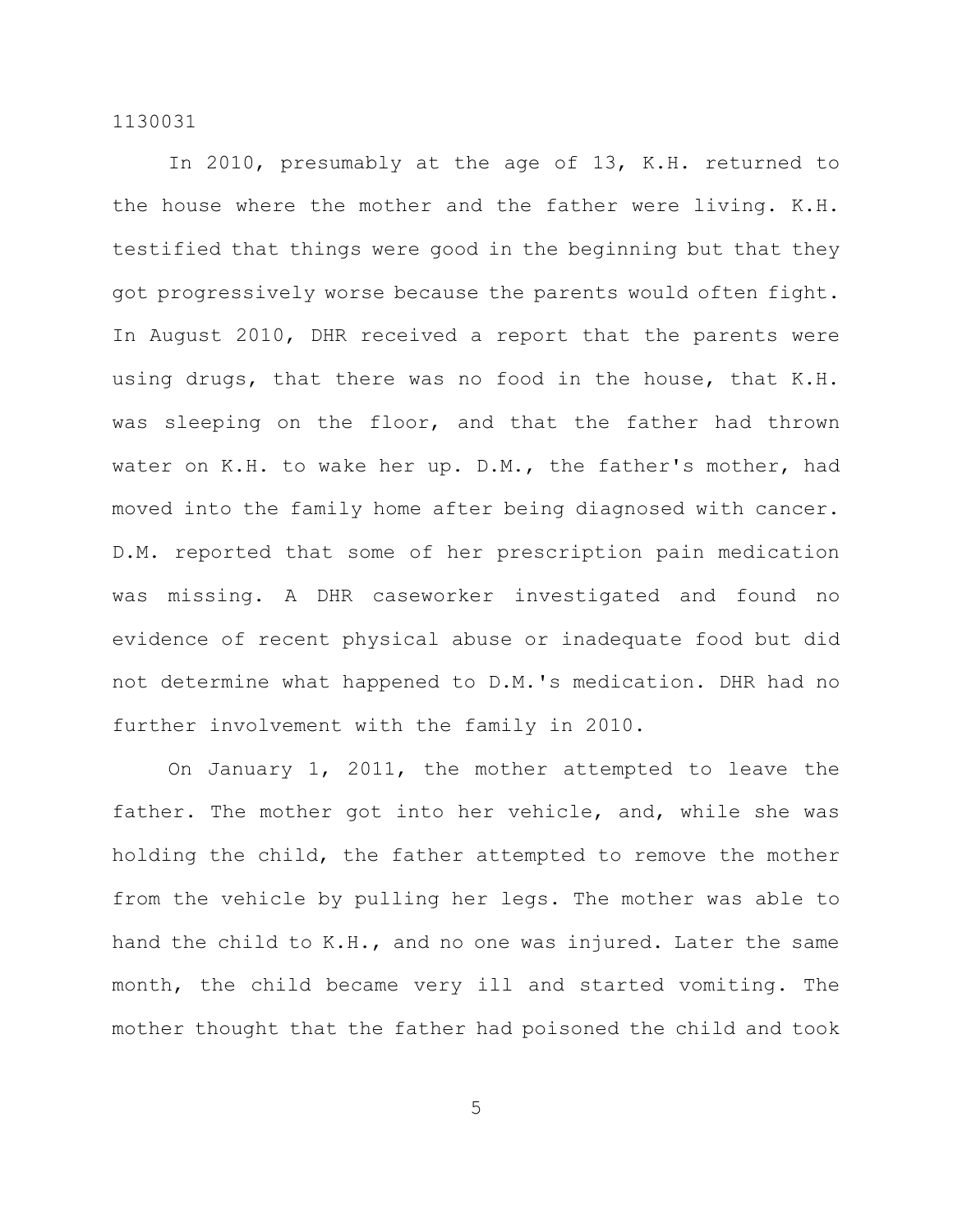the child to Children's Hospital of Alabama in Birmingham, where the child was treated for a stomach virus. A nurse then told the mother that she was free to take the child home. The mother told the nurse that she did not want to go home because the father physically abused her, and she asked the nurse for help in getting away from the father. The mother said that the father had threatened her "with lawyers."

The hospital contacted DHR, which began an investigation. The mother became angry and told DHR that she was going home with the father. DHR interviewed the family, including K.H., who was 14 years old at the time. K.H. reported that the parents had been violent toward one another shortly before the hospital visit. DHR also learned that the parents were being treated by psychiatrists, that they were using prescription medication, and that the father had been diagnosed with posttraumatic stress syndrome after his military service during Operation Desert Storm and the War in Iraq.

DHR thereafter obtained a "pick-up" order from the juvenile court and took the child and K.H. into protective custody. DHR's "Comprehensive Family Assessment" indicates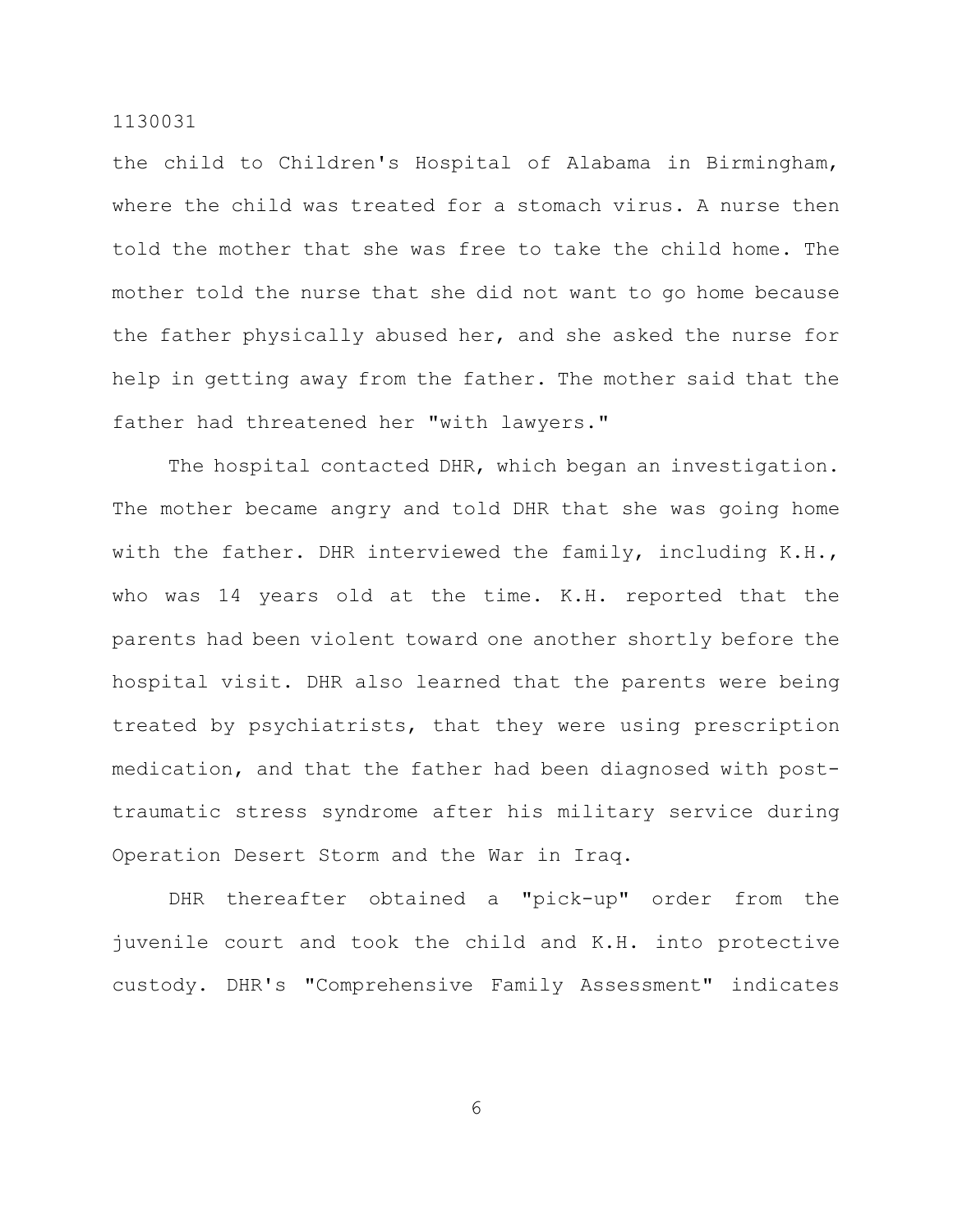that the "Original Reason the Family's Case was Opened for Services" was:

"There were concerns for [the child] (1) and [K.H.] (14). [The child] was at Children's Hospital for a fever and vomiting. [The mother] reported to the nursing staff that she was afraid to go home because she had been threatened by her husband, [the father]. She stated the trailer had wires under it and the phones were bugged. She stated she and her husband were both recovering addicts and she is currently taking Percocet and slept with her prescription so that [the father] couldn't take the bottle from her and accused her of taking too much. [The mother] admitted to physical violence in the past [sic] however no police reports have been filed. [The mother] states [the father] is playing games that no one can understand. She accused her stepson<sup>[1]</sup> of casting spells on her with sardines and boiled eggs and a plastic baggie placed on top of the trailer. It was stated in hospital paperwork that 'someone' is trying to make the [child] sick by putting a baggie of sardines and boiled eggs in to the water while [the mother] was washing the baby's bottles.

"It was learned that the most recent occurrence of domestic violence was on January 1, 2011 by [the father] and [the mother] where [the father] held [the mother] down and drug [sic] her out of the car by her feet. [K.H.] and [the child] were both present and [K.H.] tried to intervene. [The mother] was holding the [child] some time during the altercation. Police were called but no report was filed. [The mother's] behavior was volatile at the hospital. Both parents did not understand the risk to children from the domestic violence and their behaviors. They were unable to arrange for third party for safety plan."

<sup>&</sup>lt;sup>1</sup>The father has three children from a prior marriage.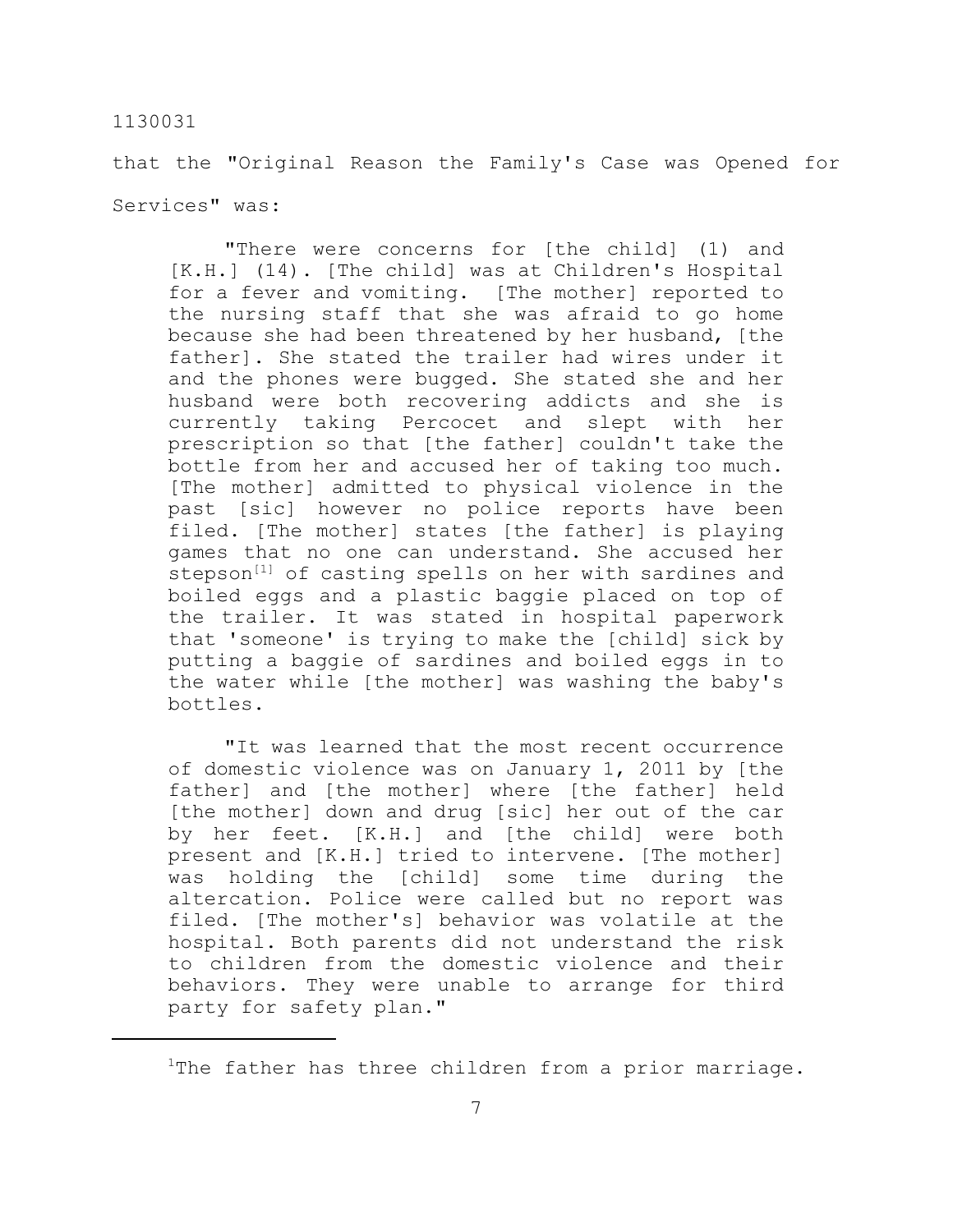K.H. thanked a DHR caseworker for removing her from the parents' home because she was scared to be at home with all the fighting between the parents. The mother's sister took custody of K.H. On January 18, 2011, the child was placed in foster care. He was approximately 18 months old. DHR offered the parents supervised visitation with the child and counseling, but the parents were resistant to working with DHR.

Debra Coffey, a DHR caseworker, identified the services the parents needed in order to be reunited with the child -counseling, psychiatric care, substance-abuse counseling, and drug screens. The parents were not receptive to DHR's services. The parents either did not show up for the drug screens or refused to take the screens. The father refused counseling because he was receiving counseling through the Department of Veterans Affairs ("the VA"). The VA provided counseling for the father to treat his post-traumatic stress syndrome and to help him deal with his home life and his anger issues and to teach him how to cope without resorting to violence. The VA required the father to submit to unannounced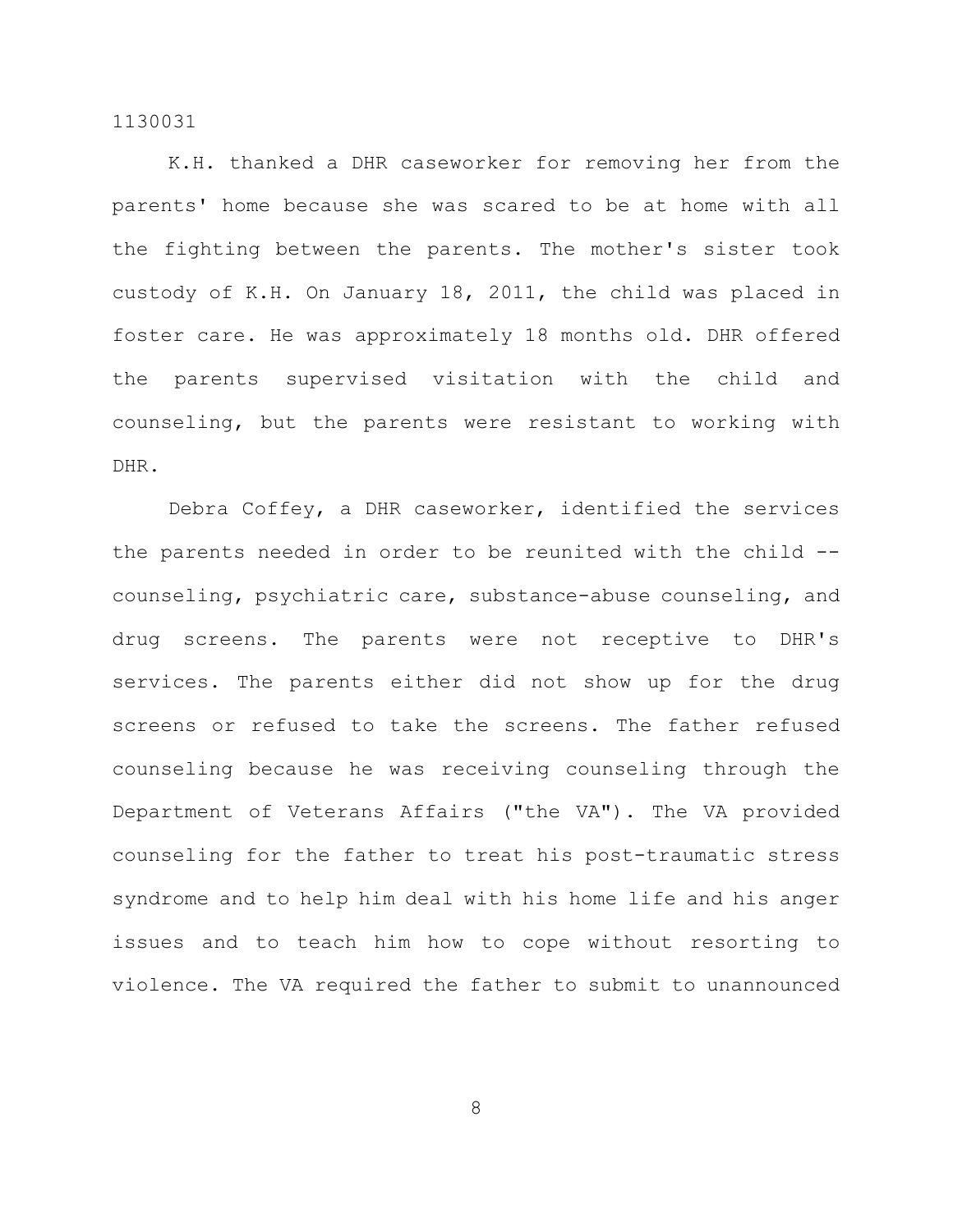drug screens at least once a month. The father testified that he had not failed a VA drug screen.

In February 2011, the father, at DHR's request, was given a psychological evaluation by Dr. Barry Woods. Dr. Woods found that "no test results ... support the idea that the [father] is prone to violence toward his wife, his children, or others." Dr. Woods attempted to evaluate the father's relationship with the child, but the father responded to Dr. Woods's questions "with excessive defensiveness that rendered [his answers] uninterpretable and invalid."

Beginning in January 2011, DHR provided the parents services from Transforming Lives, a company that provides inhome parenting-skills training, budgeting classes, and marital counseling and skills training. Although the parents attended visitation with the child during that period, they were not compliant with recommendations or redirection about their parenting skills. The parents often spent their visitation complaining about DHR's involvement with the family. In July 2011, Michael Goodwin, a counselor at Transforming Lives, supervised the parents' visitation. Goodwin testified that the child enjoyed the visitation with the parents. Goodwin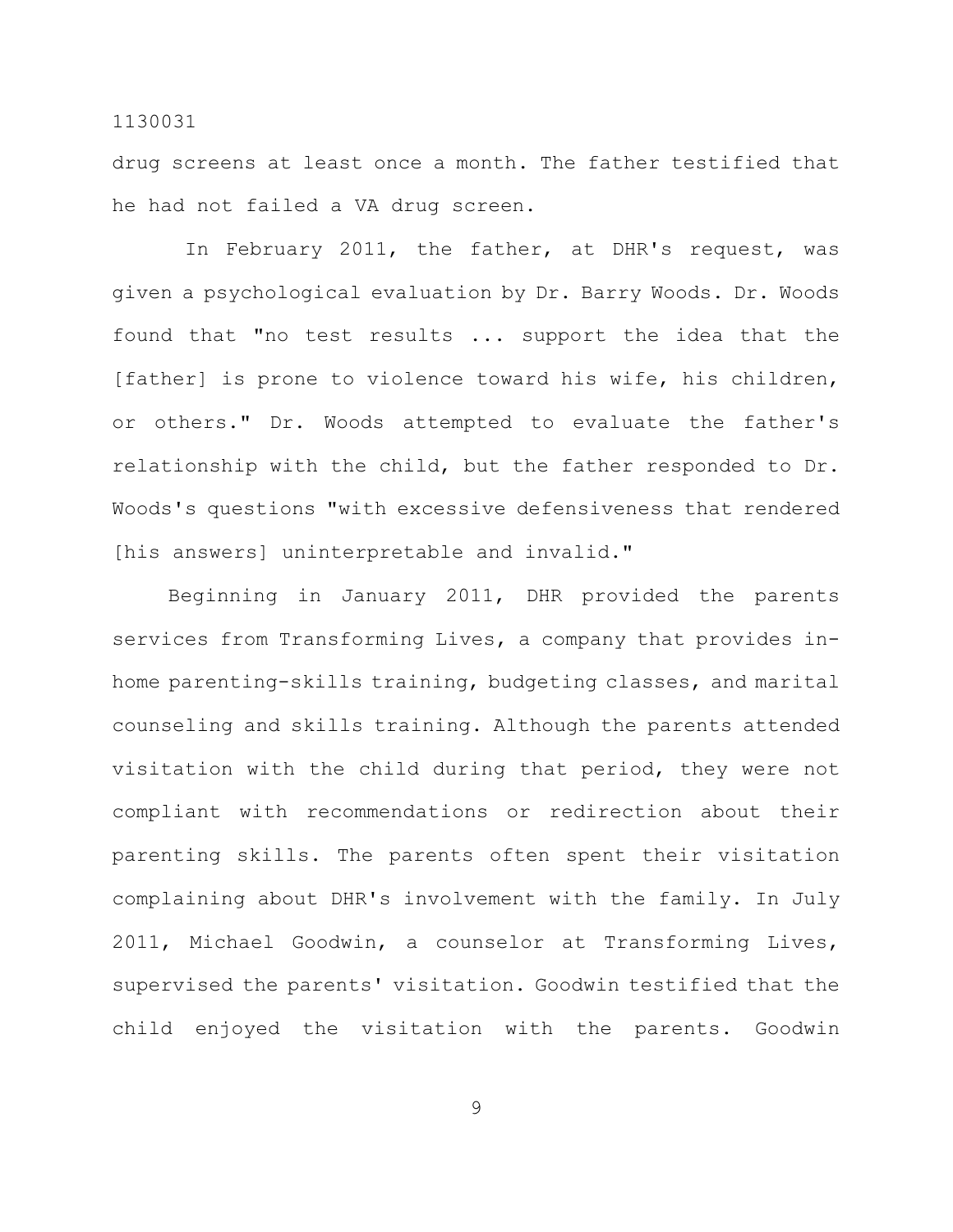testified that he did not have any specific issues with the parents' parenting skills but that there was "room for improvement." In November 2011, Transforming Lives stopped providing services to the parents because they were resistant to any counseling that was not provided through the VA.

At the end of 2011, DHR referred the parents to counseling with Sherry Brown. The goal was for the parents to begin individual counseling and then to proceed to marital counseling. Brown had three or four individual sessions with each parent. However, Brown did not think the parents would make progress because the father thought he had no need to be there, and she stopped the counseling sessions.

On April 10, 2012, approximately 15 months after the child had been placed in foster care, DHR filed a petition to terminate the parental rights of the parents to the child. In May 2012, a DHR worker reinitiated DHR's efforts to offer the parents services, including individual counseling, marriage counseling, parenting assistance, and domestic-violence counseling. As before, the parents would agree to participate in such services only through the VA. However, the parents agreed to submit to drug screens, and they participated in the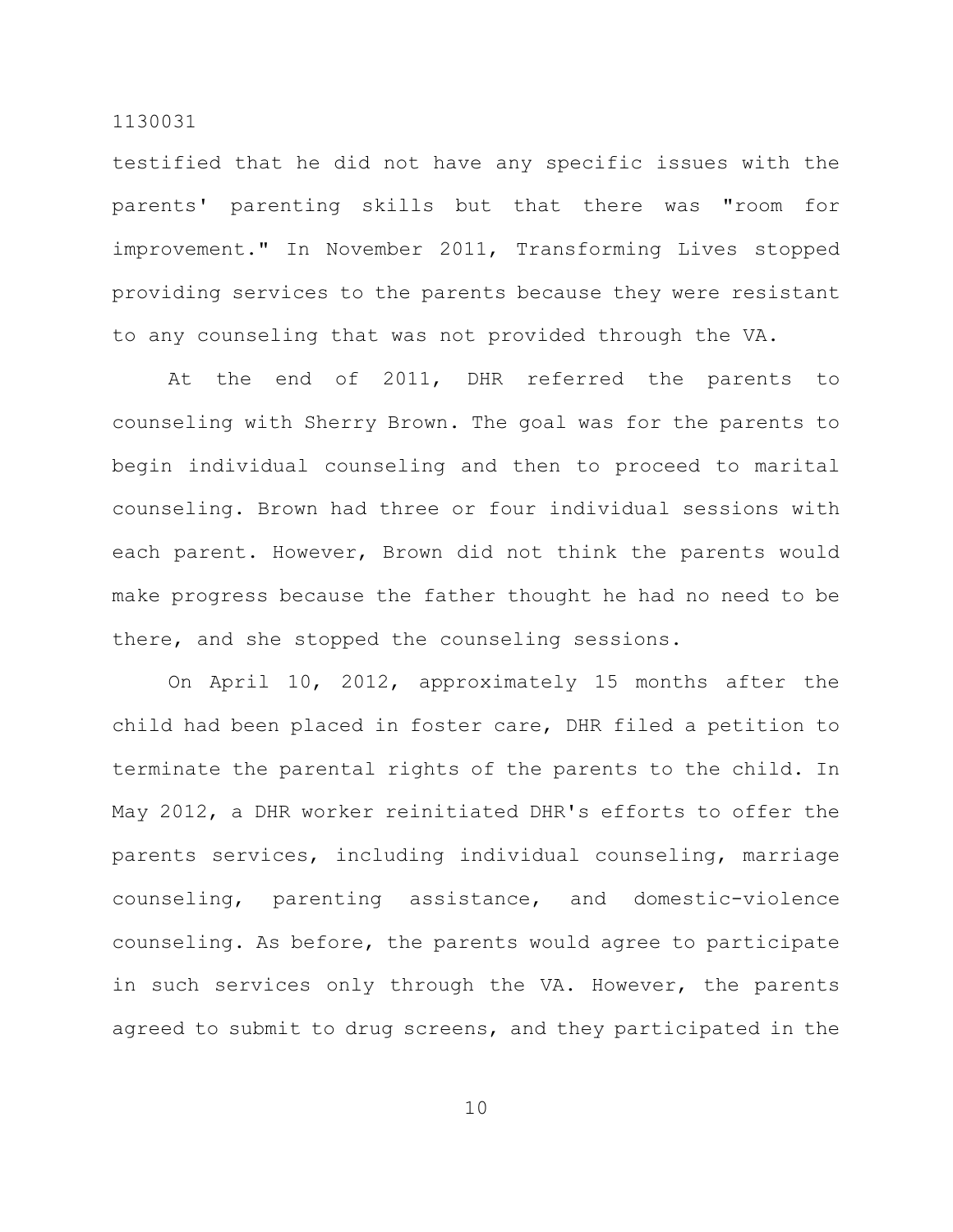"court-referral program." The parents tested positive for opiates, but both were taking prescription opiates as part of their mental-health treatment. The parents continued regular visitation with the child.

On October 12, 2012, a DHR worker again told the parents that DHR needed both of them to attend domestic-violence counseling. The father insisted that he would not participate in such counseling unless it was through the VA. After being contacted by a DHR supervisor, the father's VA caseworker told the father that he should participate in DHR's counseling program. The father contacted DHR and indicated he wanted to participate in domestic-violence counseling. However, the father never began domestic-violence counseling.

At the time of the trial in March 2013, the mother and the father were living in a rented three-bedroom, one-bathroom house. DHR had no concerns about the physical adequacy of the home. The father received \$3,500 a month in VA disability and Social Security income. His expenses were approximately \$2,000 a month. The parents did not provide any support for the child after he entered foster care in January 2011. At the time, the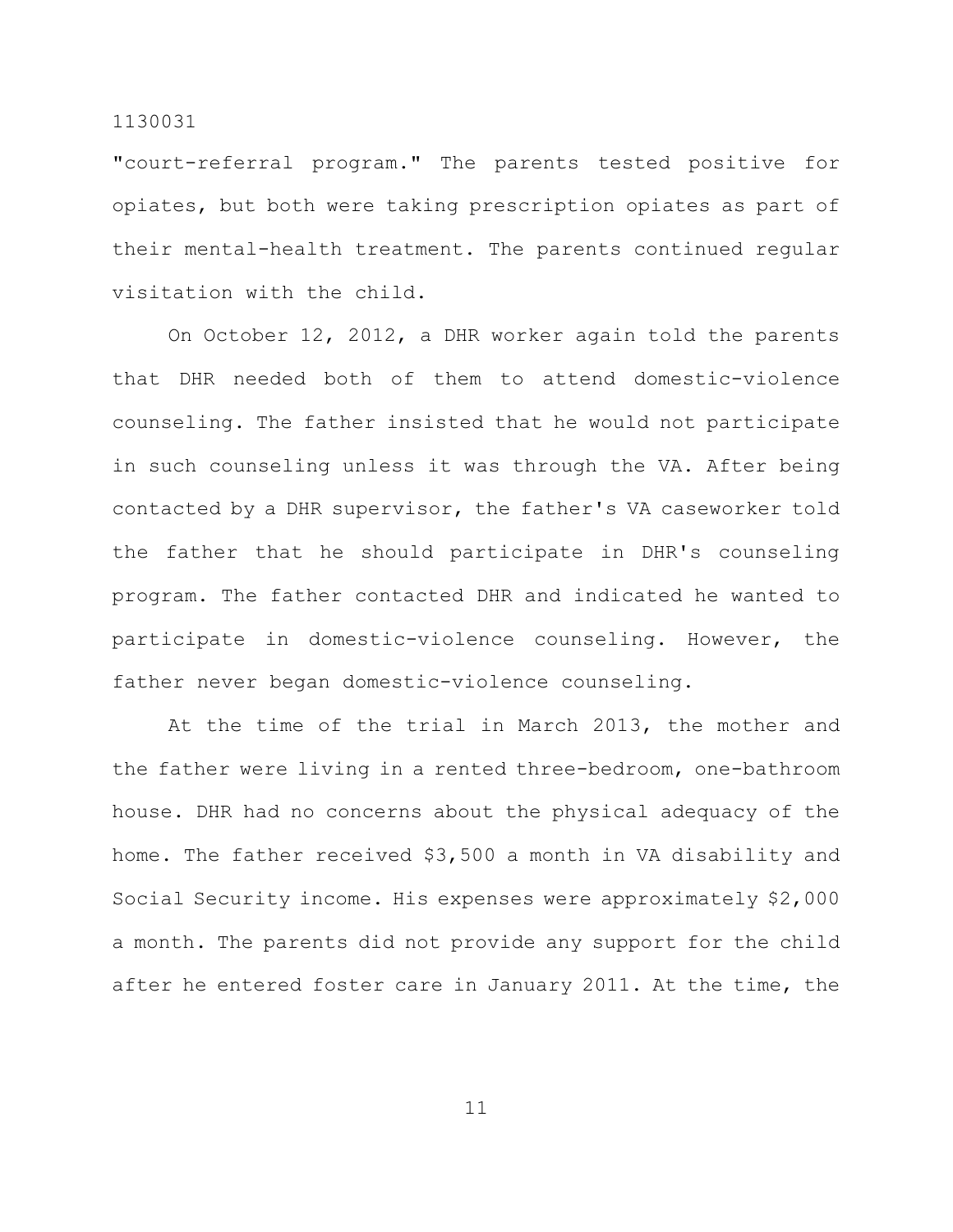parents had been married for 13 years, and the father planned to remain married to the mother.

In late 2012, the father and mother started attending couples counseling in Decatur, where they learned skills to improve their marriage. According to the father, "the most useful thing" that had improved his relationship with the mother was that he now worked out of town and he was no longer at home all day. The father testified that he loved the child and that he would never hurt the child. He testified that he was still being treated by the VA for anger issues but that his VA caseworker would testify that the child was not in danger from the father. The father testified that there had not been a police report of domestic violence filed against him since 1999, when his ex-wife had filed a report.<sup>2</sup> Between late 2011 and mid 2012, the police had responded to two domestic-violence incidents at the parents' home, but no arrests were made.

On March 8, 2013, the juvenile court held a hearing on DHR's petition to terminate the father's and the mother's

 $^{2}$ This report was filed by the father's ex-wife. A protection-from-abuse order was issued against the father in July 1999, but the ex-wife had filed a motion to dismiss the action about six days later.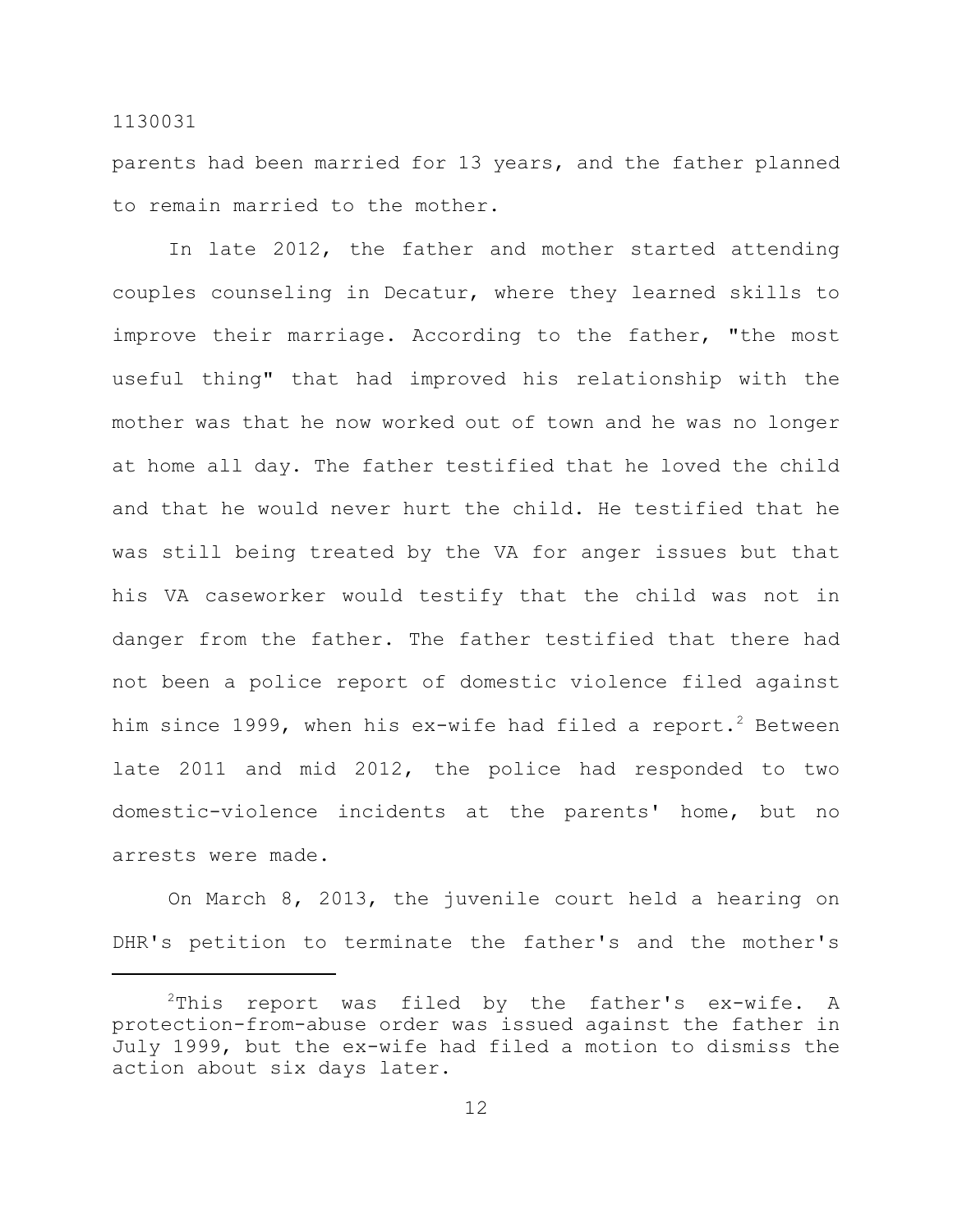parental rights as to the child. On April 18, 2013, the juvenile court entered a judgment terminating their parental rights and found:

"[T]he parents have been noncompliant and/or unable to make improvements to their situation ... the father and mother of the minor child are unable or unwilling to discharge their responsibilities to and for the minor child[,] the conduct or condition [of the parents] is unlikely to change in the foreseeable future[,] the child is dependent[,] and there is no viable alternative other than termination of parental rights."

The mother did not appeal the juvenile court's judgment. The father timely appealed, and the Court of Civil Appeals affirmed the judgment of the juvenile court without an opinion. This Court granted certiorari review, which it now quashes.

#### II. Standard of Review

"'The ore tenus rule applies in cases involving termination of parental rights. When the evidence is presented ore tenus, the judgment of the trial court is "presumed correct and will be set aside only if the record reveals the judgment to be plainly and palpably wrong."'" Ex parte J.R., 896 So. 2d 416, 423 (Ala. 2004) (quoting G.D.M. v. State, 655 So. 2d 1020, 1022 (Ala. Civ. App. 1995)). "[The ore tenus]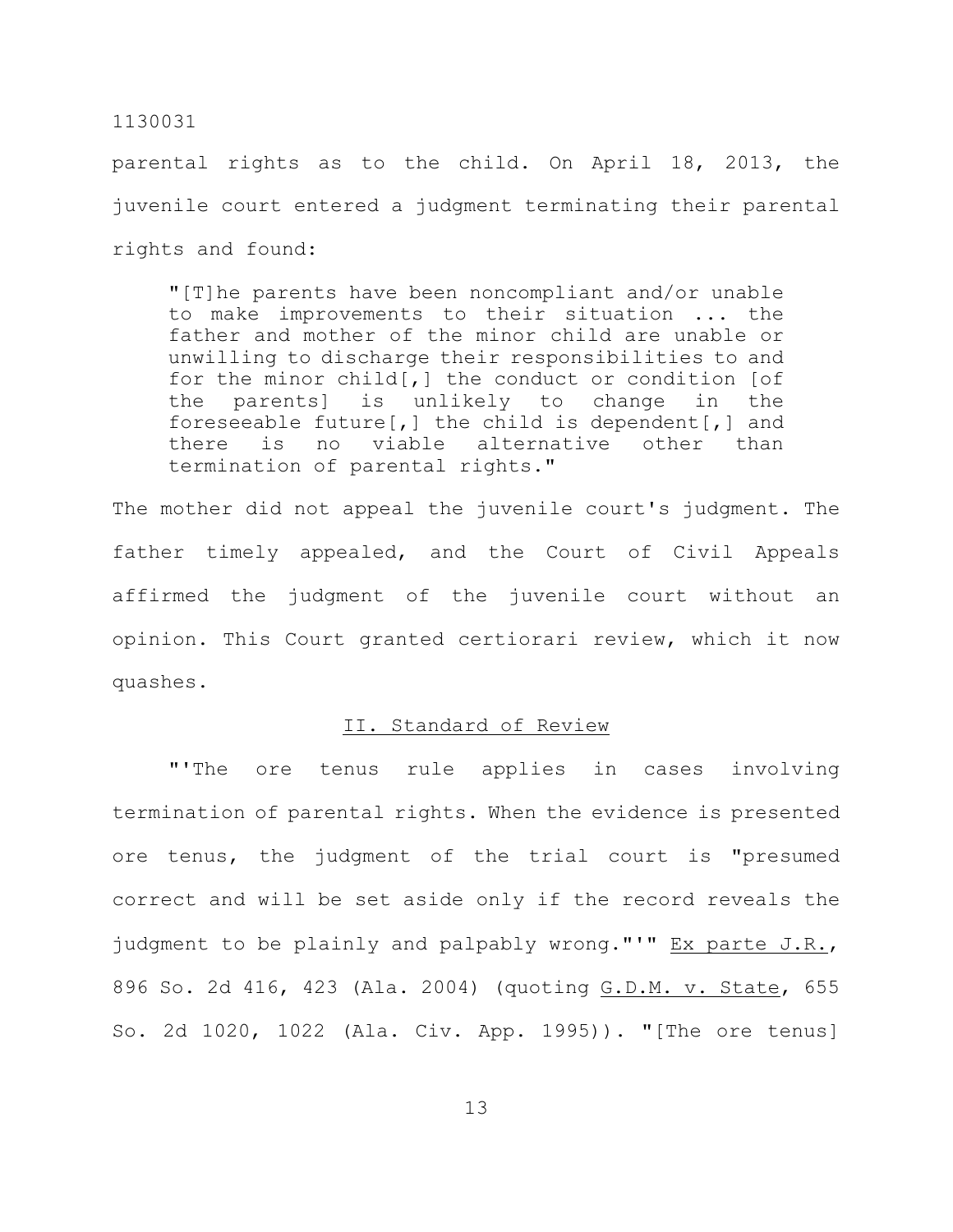rule does not relieve this Court of its responsibility to ensure that those facts clearly and convincingly warrant the termination of parental rights." Ex parte T.V., 971 So. 2d 1, 9 (Ala. 2007). The clear-and-convincing standard requires "an exacting level of certainty based on evidence of the parent's current situation." Id. This Court does "'"not sit in judgment of the facts,"'" but "'"review[s] the factfinder's determination of facts only to the extent of determining whether it is sufficiently supported by the evidence, that question being one of law."'" Id. (quoting Hinds v. Hinds, 887 So. 2d 267, 272-73 n. 2 (Ala. Civ. App. 2003), quoting in turn Curtis White Constr. Co. v. Butts & Billingsley Constr. Co., 473 So. 2d 1040, 1041 (Ala. 1985)).

#### III. Analysis

## A. Removal of the Child from Parental Custody

Alabama's juvenile courts have jurisdiction over childdependency proceedings. § 12-15-114, Ala. Code 1975. Under Alabama law, "[a] child or minor may be taken into [protective] custody ... [p]ursuant to an order of the juvenile court." § 12-15-125(a)(1), Ala. Code 1975. The court's "pickup order" must be supported by a petition that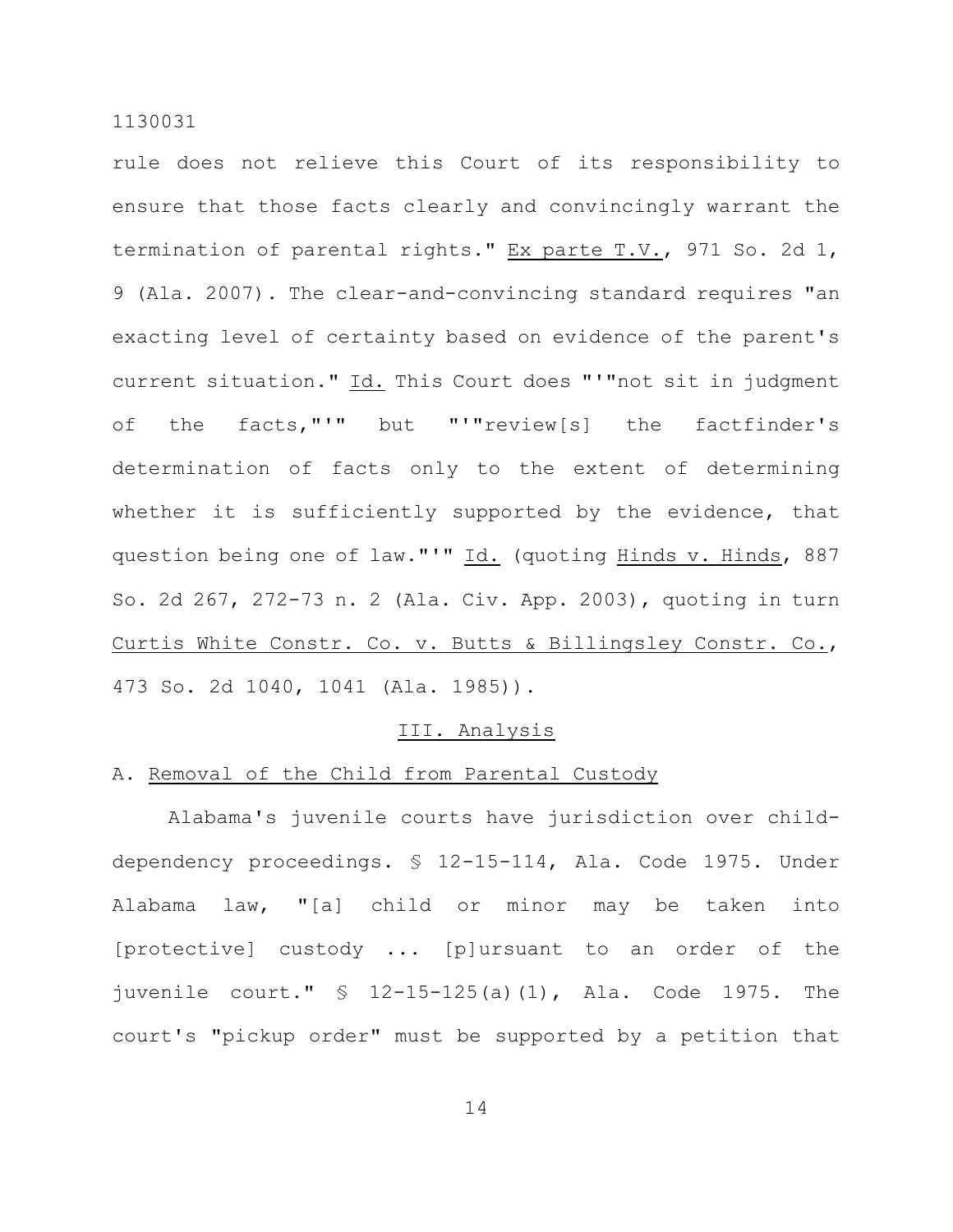sets forth "with specificity" the facts that bring the child under the juvenile court's jurisdiction, the facts constituting the child's alleged dependency, and the facts showing that the child is in need of the care or protection of the State. § 12-15-121(c)(1), Ala. Code 1975.

The child was not dependent.<sup>3</sup> His parents were providing "for the care, support, or education of the child," § 12-15-102(8)2, Ala. Code 1975, and were discharging their "responsibilities to and for the child." Id. at (8)6. The child was not abused.  $$ 12-15-301(2)$ , Ala. Code 1975 (defining "abuse" as "[h]arm or the risk of harm to the emotional, physical health, or welfare of a child"). There is no evidence indicating that the one incident of alleged domestic violence involved any "harm or the risk of harm" to the child. The parents' domestic violence was directed toward one another, not the child. The child was not neglected. § 12-15-301(7), Ala. Code 1975 (defining "neglect" as "the failure to provide adequate food, medical treatment, supervision, education, clothing, or shelter"). In fact, DHR's investigator

 $3$ The child was not "dependent" under seven of the eight statutory definitions of "dependent child." See § 12-15-102(8), Ala. Code 1975.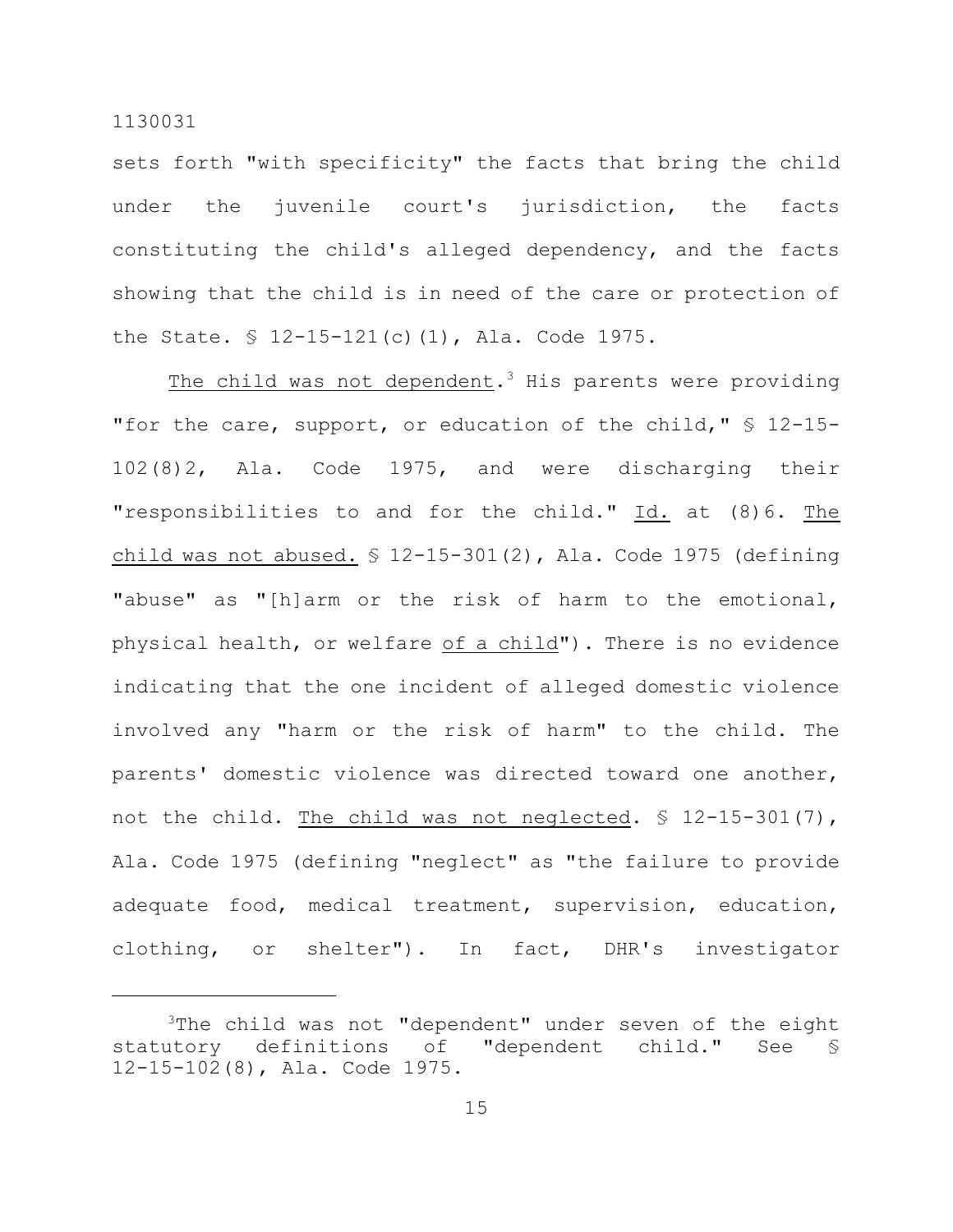interviewed the family right after the parents had obtained medical attention for the child.

The child was taken into the State's protective custody because of the parents' bizarre behavior, one incident of alleged domestic violence, and the parents' lack of understanding about the risks of that behavior or violence to the child. The evidence indicates that the mother was able to hand the child to K.H. during the one incident of alleged domestic violence. No member of the family was injured. In fact, DHR's "Comprehensive Family Assessment" never stated that the child was directly at risk. Rather, the juvenile court removed the child from his parents because the parents lacked understanding that their bizarre behavior and the alleged domestic violence might put the child at risk. Although I acknowledge that parent-on-parent domestic violence may put children at risk on a variety of levels, a parent's lack of understanding about the risks of domestic violence, without a demonstration of actual harm or risk to the child, should not vest the juvenile court with jurisdiction over the child.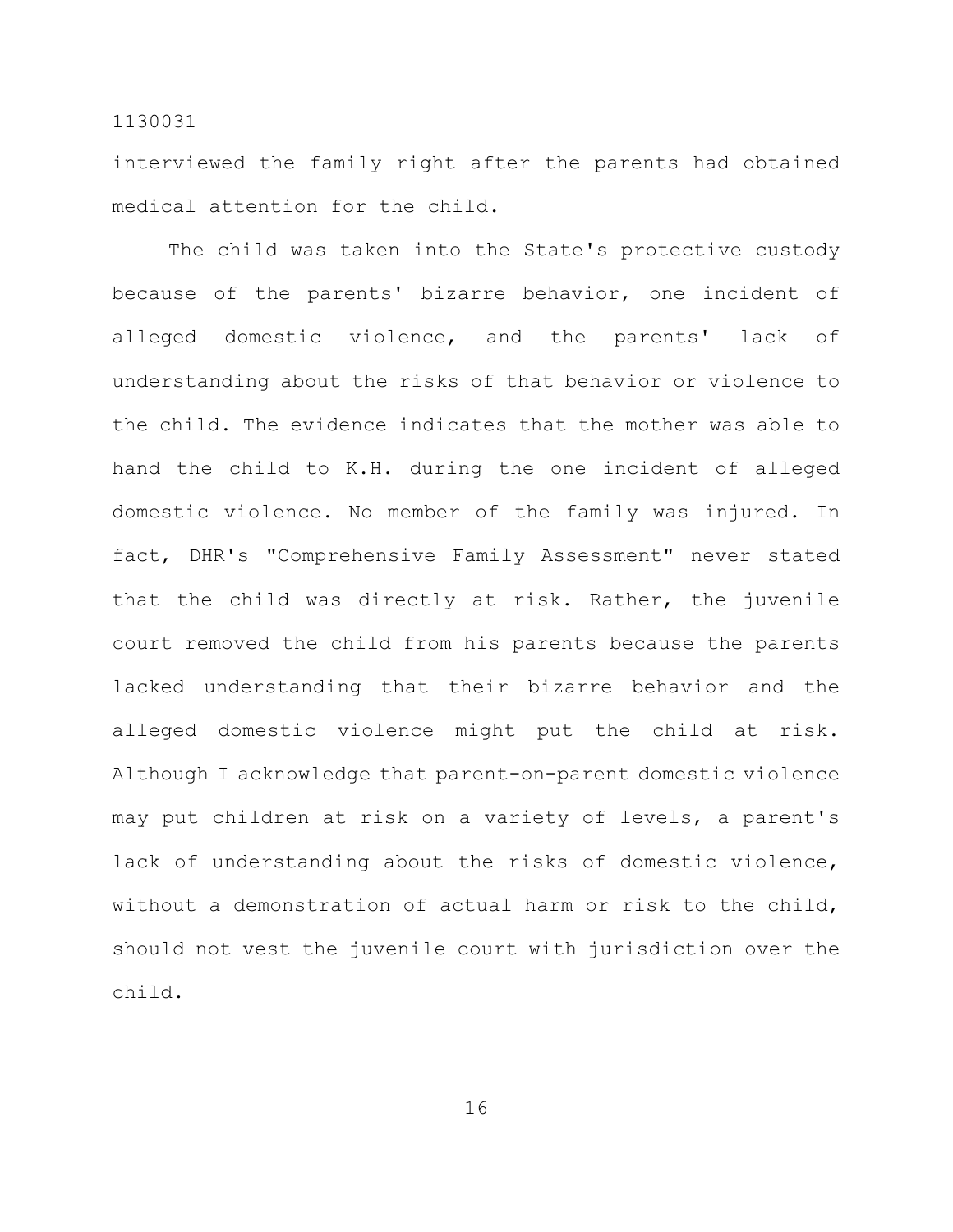The parents simply did not understand or comprehend that their conduct might create potential risks for the child. Other than this lack of understanding, they were fit parents. Where there was no evidence of abuse, neglect, or exploitation of the child, the "pickup order" does not make sense, apart from DHR's mandate to protect children from even the risk of violence.

DHR has the duty to "[s]eek out and prevent or remedy the neglect, abuse or exploitation of children." Rule 660-1-2-.01(2)(a), Ala. Admin. Code (DHR). DHR has a mandate

"to seek out and aid minor children in the state who are in need of its care and protection, and protective services shall be made available in an effort to prevent further abuse and neglect, and to safeguard and enforce the general welfare of such children."

Rule 660-5-34-.13(1)(a), Ala. Admin. Code (DHR). DHR's child-

protective-services workers are tasked with

"analyzing parents' or primary caregivers' protective capacities; determining to what extent parents or primary caregivers are able and willing to control threats and manage risks; and determining if identified risks are significant enough to warrant on-going services in order to prevent maltreatment."

Rule 660-5-34-.13(4), Ala. Admin. Code (DHR). "Protective capacities" are "parenting/caregiving knowledge and skills;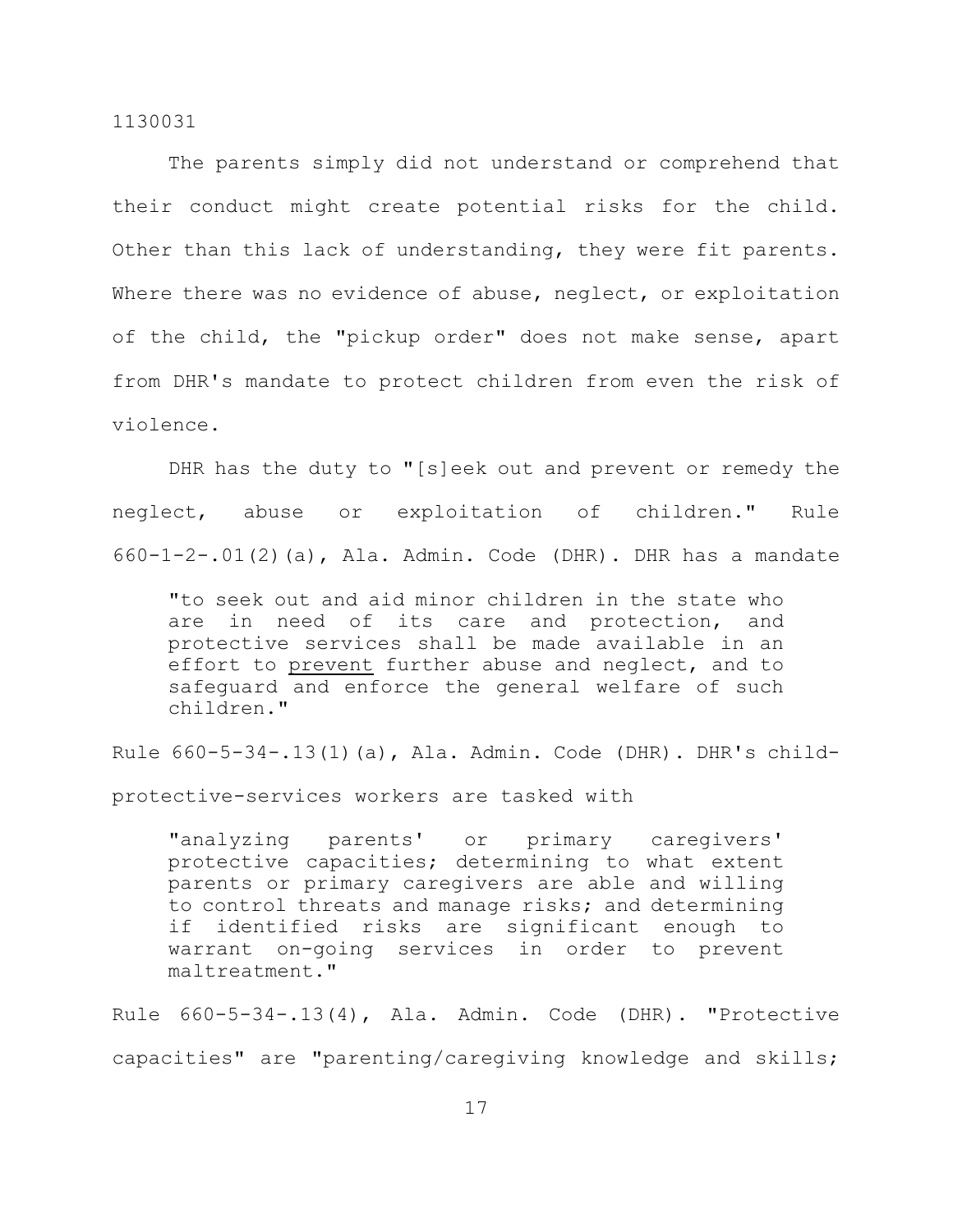attachment to the children; awareness of and ability to interpret and meet children's needs; and a willingness and ability to act protectively when the children experience safety threats." Rule 660-5-34-.14(4), Ala. Admin. Code (DHR). Thus, a parent's lack of "protective capacities," as determined by DHR's child-protective-services workers, may be sufficient to warrant the removal of "dependent" children from their parents.

Under Alabama law, the final definition of "dependent child" is a child "[w]ho, for any other cause, is in need of the care and protection of the state." § 12-15-102(8)8, Ala. Code 1975 (emphasis added). This "catch-all" definition allows DHR's child-protective-services workers to remove children from their parents for causes undefined by Alabama law, including causes that might never occur. "Any other cause" might include family conditions and circumstances "that threaten child safety" or conditions that "present[] a risk of serious harm to the children" and conditions that, "if left unchanged, can cause child abuse/neglect," or which "are likely to cause abuse/neglect if ongoing services are not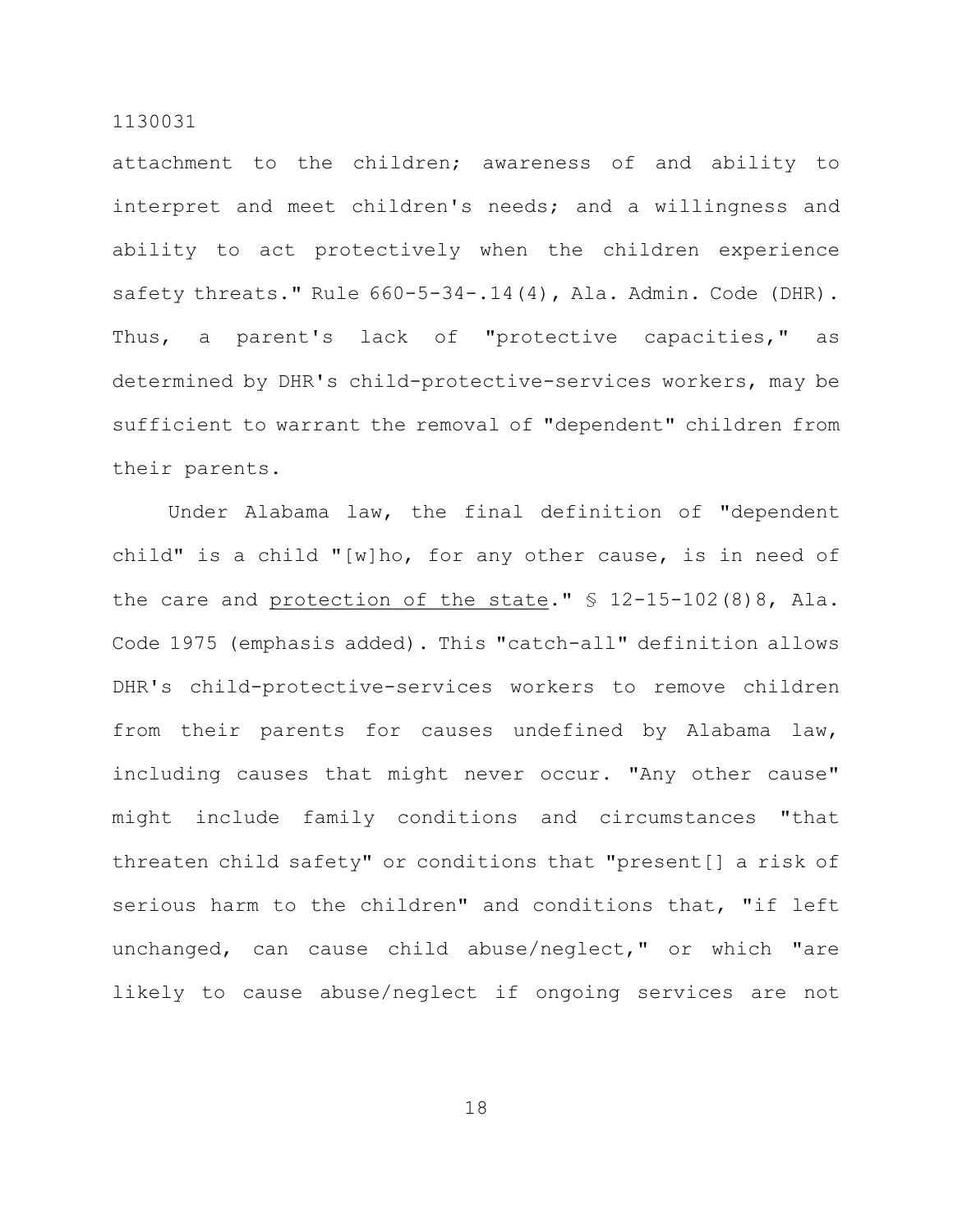provided." Rule  $660-5-34-.14(1)-(2)$ ,  $(6)$ , and  $(9)$ , Ala. Admin. Code (DHR).

The application of DHR's mandate to seek out minor children in need of the State's protection has resulted in the child's being wrested from his parents because of the parents' lack of understanding about risks of certain behavior to the children. The juvenile court had no jurisdiction over the minds and understanding of the parents and cannot deprive them of their right to the custody and control of their child in the absence of child abuse, child neglect, or some other criminal offense concerning the child.<sup>4</sup>

One of the legal principles behind Virginia's Statute for Religious Liberty applies directly in such cases:

"[T]o suffer the civil magistrate to intrude his powers into the field of opinion, and to restrain the profession or propagation of principles on supposition of their ill tendency, is a dangerous fallacy, which at once destroys all ... liberty, because [the civil magistrate] being of course judge

 ${}^{4}$ Ex parte G.C., 924 So. 2d 651, 677-78 (Ala. 2005) (Parker, J., dissenting) (noting that courts should take judicial notice that "God, not the state, has given parents these rights and responsibilities, and, consequently, that courts should interfere as little as possible with parental decision-making, instead deferring to parental authority whenever it has not been fundamentally compromised by substantial neglect, wrongdoing, or criminal act").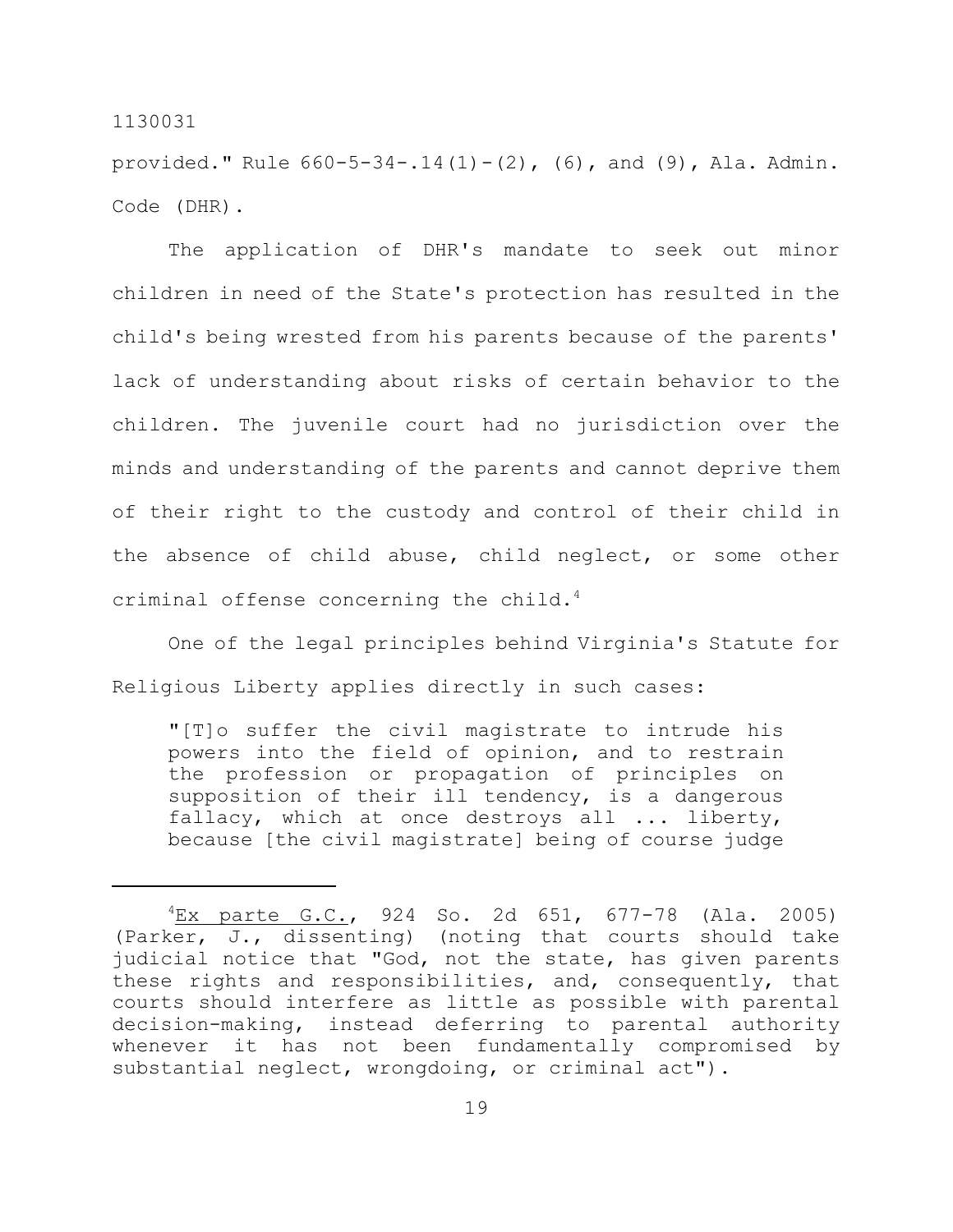of that tendency will make his opinions the rule of judgment, and approve or condemn the sentiments of others only as they shall square with or differ from his own; that it is time enough for the rightful purposes of civil government, for its officers to interfere when principles break out into overt acts against peace and good order ...."

Virginia Statute for Religious Liberty, January 16, 1786, reprinted in I Documents of American History 126 (Henry Steel Commager, ed. 1968). Likewise, I would hold that a juvenile court obtains jurisdiction over a child only when the parents' lack of understanding actually "break[s] out into overt acts" of abuse, neglect, or some crime against the child. Allowing DHR to intrude its considerable legal powers into the realm of parental opinions and understanding because of a possible risk to a child is a dangerous fallacy and works to destroy the parental rights of parents in Alabama, rights that exist independent of law or organized government, being among those inalienable rights with which parents are endowed by their Creator. Art. I, § 1, Ala. Const. 1901.

#### B. The Basis for Termination of the Father's Parental Rights

Allegations of domestic violence against a spouse do not furnish legal grounds for the termination of the spouse's parental rights. Alabama's juvenile courts may terminate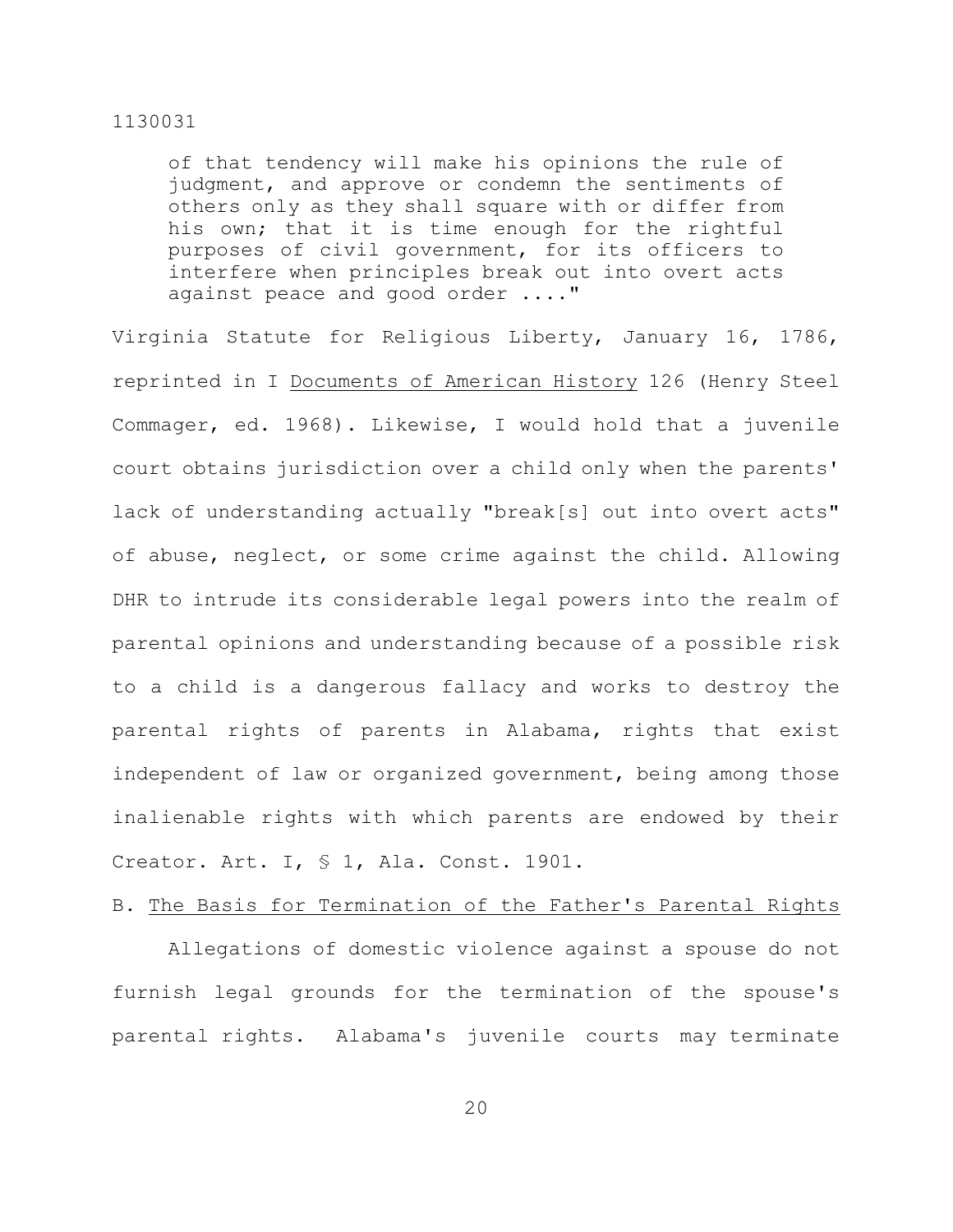parental rights only when the evidence is "clear and convincing, competent, material, and relevant in nature." § 12-15-319(a), Ala. Code 1975. DHR's "Petition to Terminate

[the] Parental Rights" of the father and mother states:

"Neither parent understood that they were putting these children at risk due to their hostile behavior. ...

"... [N]either parent was receptive to [DHR] providing counseling services to the family. ... [T]he ... father goes to [counseling] appointments but refuses to participate and states that he does not need to be there.

" ... The ... father has a history of domestic violence. He has poor coping skills and becomes volatile in stressful situations.

"... [T]he mother does not have the parenting ability to protect the child. ...

"The minor child is without proper parental care and control necessary for his well being because of the faults of the parents. The parents of said child demonstrate no significant interest in or sense of responsibility toward said child.

"... The parents have refused to adjust their circumstances to meet the needs of the child.

"....

"[DHR] further prays that after the final hearing in this cause, the Court will terminate, permanently, any and all legal rights to the parents of said child as to his custody and grant permanent custody of said child to [DHR]."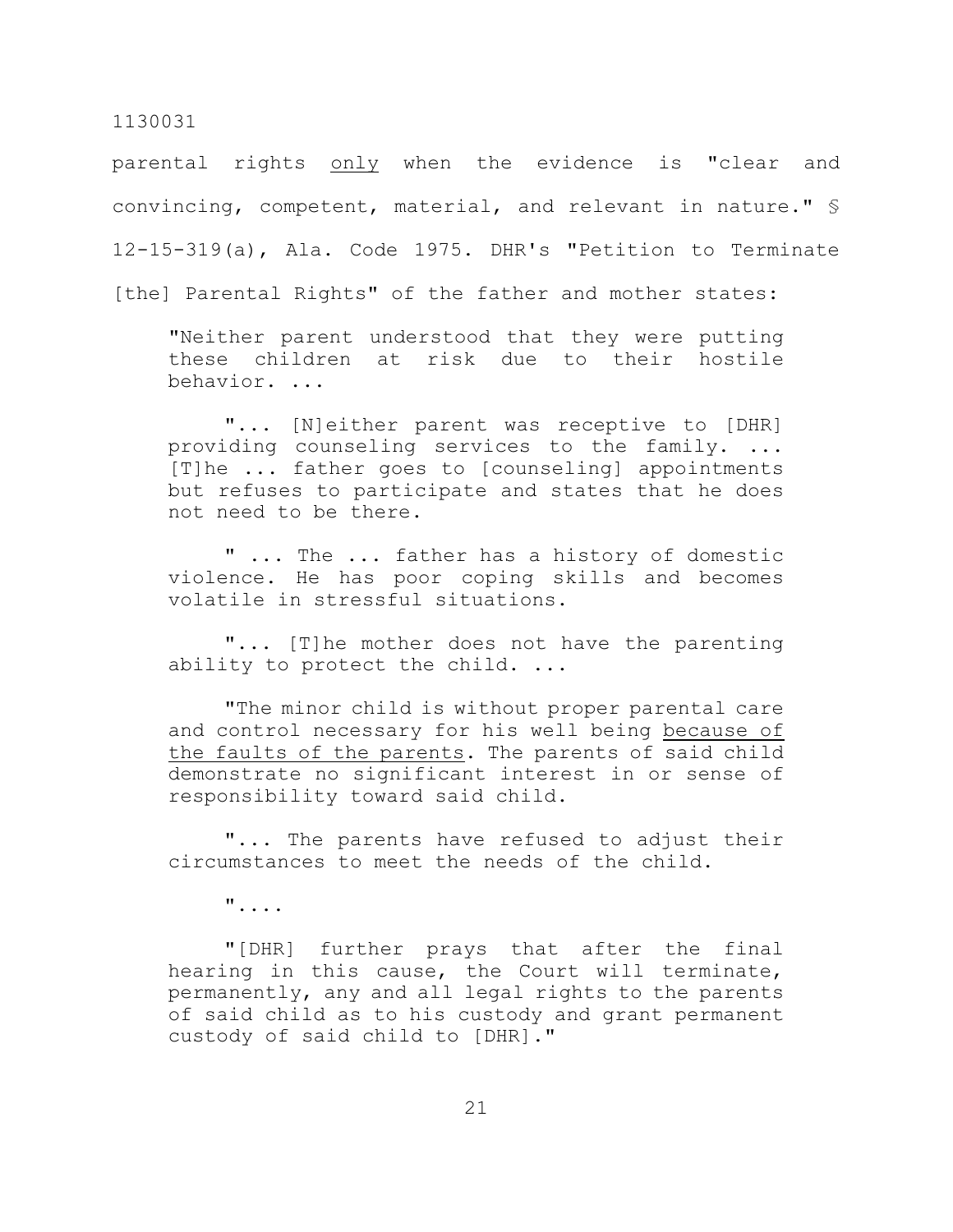(Emphasis added.) The juvenile court's order reads, in part:

"[T]he parents have been noncompliant and/or unable to make improvements to their situation.... [T]he father and mother of the minor child are unable or unwilling to discharge their responsibilities to and for the minor child; the conduct or condition [of the parents] is unlikely to change in the foreseeable future; the child is dependent; and there is no viable alternative other than termination of parental rights."

The parents' ability and willingness to discharge their responsibilities to the child were never questioned until the juvenile court removed the child from his parents. The parents' alleged noncompliance or inability pertained to their refusal to understand and address their alleged domesticviolence problem to DHR's satisfaction. No evidence indicates that the child was directly at risk from the parents' alleged domestic violence.

The father's psychological evaluation indicates that "no test results ... support the idea that the [father] is prone to violence toward his wife, his children, or others." The father testified that he loves the child and that he would never hurt him. The father admitted that he was still being treated for "anger issues" by the VA but that his caseworker would testify that the child is not in danger from the father.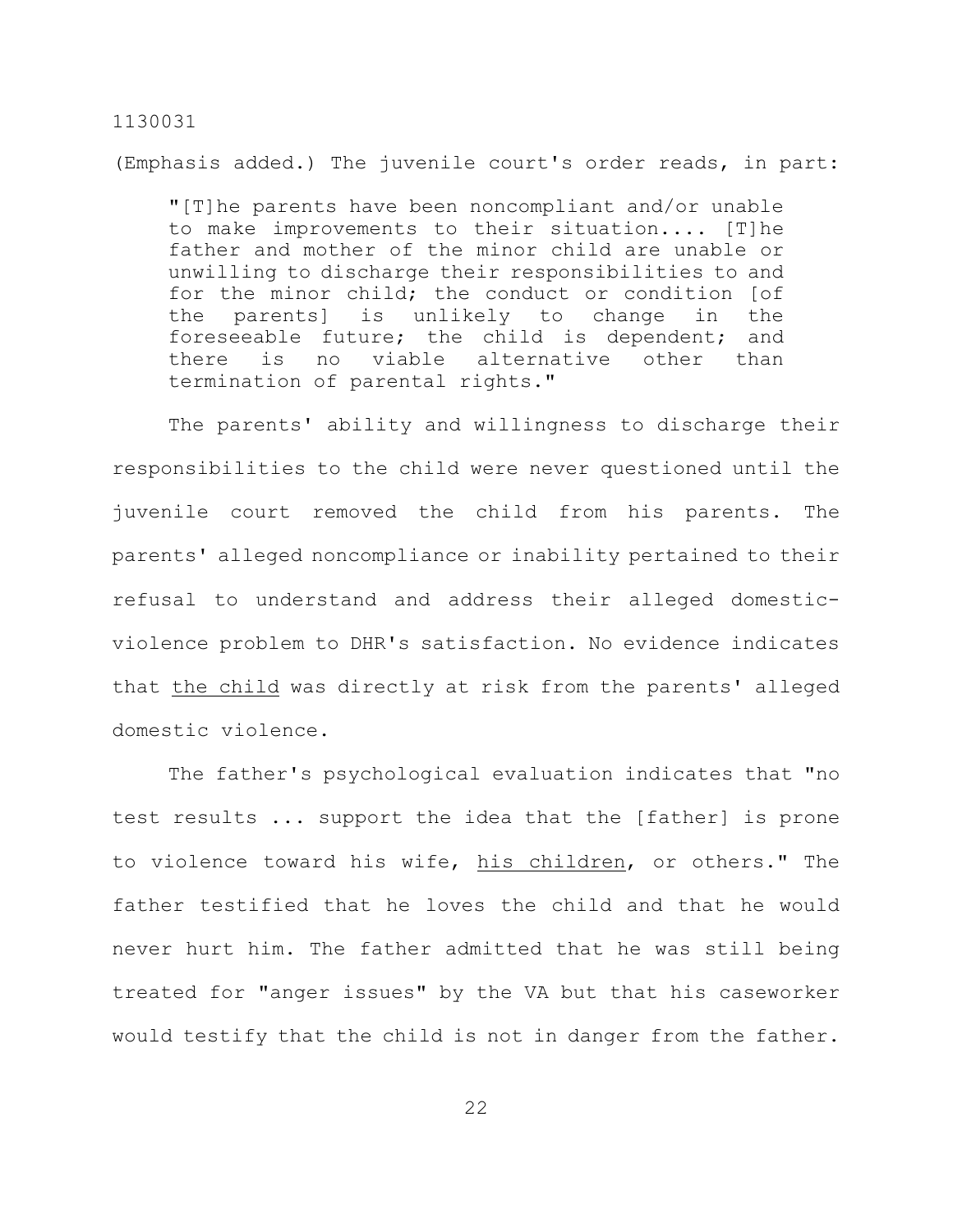Although police responded to domestic-violence reports in the family home in 2011 and 2012, no arrests were made and no charges were filed. At trial, the father testified that he had obtained employment and was out of the house during the day, which helped improve the marital relationship. The parents had even attended counseling on their own initiative for several months before the trial.

In addition, the evidence regarding the parents' ability to parent the child was positive. Michael Goodwin, a counselor at Transforming Lives, stated that he "did not have any specific issues with the mother and the father's parenting skills" but that there was room for improvement. Goodwin also testified that the parents were willing to improve in this area. The parents maintained visitation with the child during these proceedings.

In sum, the evidence demonstrates that the parents were fit at that time DHR took the child and that they remained fit in many respects at the time of the trial. It appears, however, that the juvenile court terminated the parents' rights as to the child not because they were bad parents, but because they were bad spouses. This conclusion appears